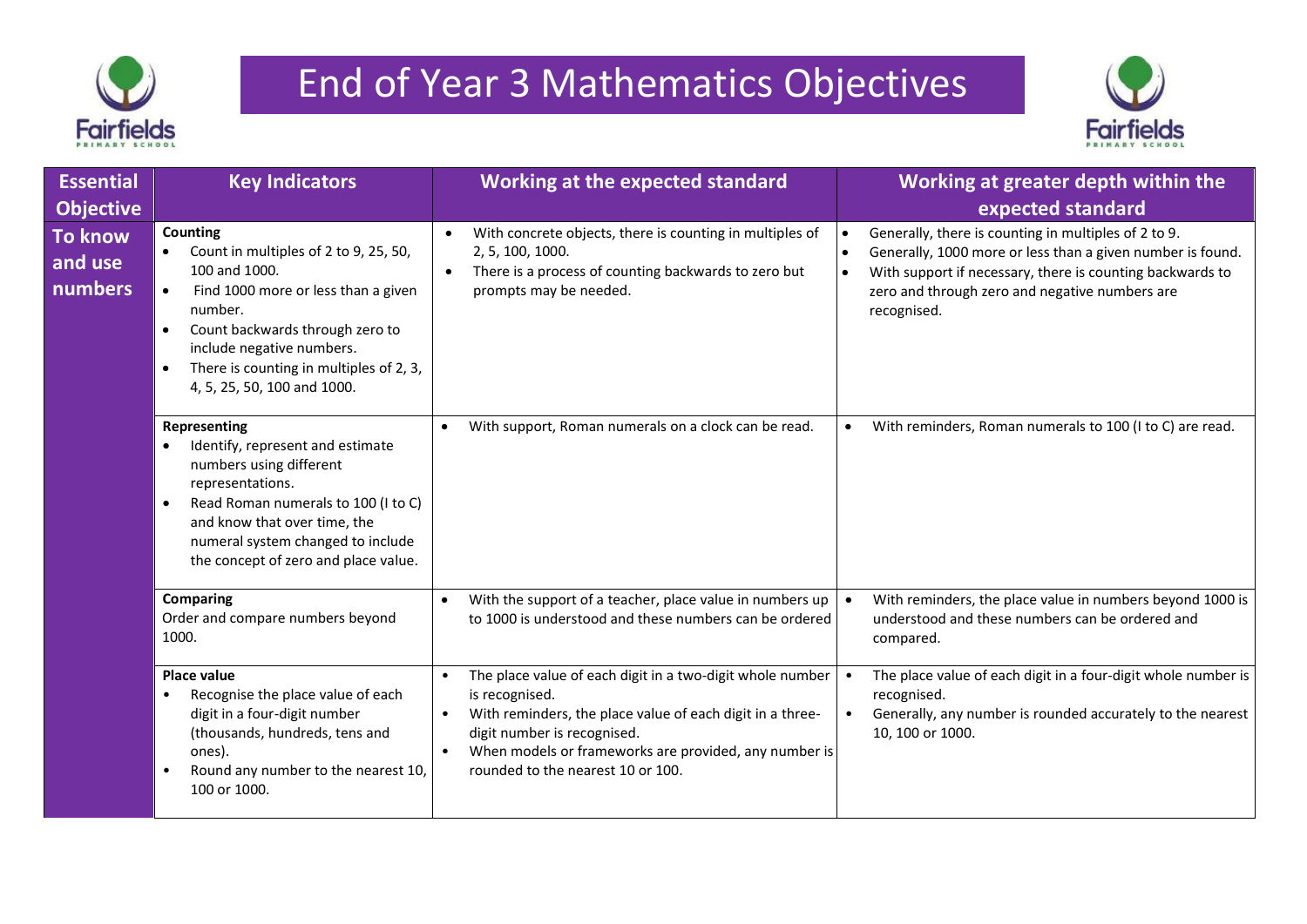| numbers.<br>problems.<br>corrections are made.<br>Patterns in results are looked for when problem solving. | use when solving problems. |  | Solving problems<br>Solve number and practical problems<br>with increasingly large positive | With concrete objects, apparatus and guidance, number<br>problems can be solved.<br>Equipment is beginning to be chosen to help solve | With occasional prompts, number and practical problems<br>with large positive numbers are solved.<br>Generally, during problem solving, work is checked and<br>Generally, there is a secure awareness of what operation to |
|------------------------------------------------------------------------------------------------------------|----------------------------|--|---------------------------------------------------------------------------------------------|---------------------------------------------------------------------------------------------------------------------------------------|----------------------------------------------------------------------------------------------------------------------------------------------------------------------------------------------------------------------------|
|------------------------------------------------------------------------------------------------------------|----------------------------|--|---------------------------------------------------------------------------------------------|---------------------------------------------------------------------------------------------------------------------------------------|----------------------------------------------------------------------------------------------------------------------------------------------------------------------------------------------------------------------------|

| <b>Essential</b><br><b>Objective</b> | <b>Key Indicators</b>                                                                                                                                                                                                                                                                                                                | <b>Working at the expected standard</b>                                                                                                                                                                                                                                   | Working at greater depth within the<br>expected standard                                                                                                                                                                                                                                                                                                                               |
|--------------------------------------|--------------------------------------------------------------------------------------------------------------------------------------------------------------------------------------------------------------------------------------------------------------------------------------------------------------------------------------|---------------------------------------------------------------------------------------------------------------------------------------------------------------------------------------------------------------------------------------------------------------------------|----------------------------------------------------------------------------------------------------------------------------------------------------------------------------------------------------------------------------------------------------------------------------------------------------------------------------------------------------------------------------------------|
| To add<br>and<br>subtract            | <b>Checking</b><br>Estimate and use inverse operations<br>to check answers to a calculation.                                                                                                                                                                                                                                         | When help or structure is provided, the inverse<br>$\bullet$<br>operations are used to check answers to a calculation.                                                                                                                                                    | Generally, inverse relationships are used to find missing<br>numbers in a number sentence and to check answers to a<br>calculation.                                                                                                                                                                                                                                                    |
|                                      | <b>Using Number facts</b><br>Solve two-step addition and<br>subtraction problems in contexts,<br>deciding which operations and<br>methods to use and why.                                                                                                                                                                            | There is an awareness of how to solve one step problems<br>$\bullet$<br>using number facts and place value.<br>With the support of a teacher, simple missing number<br>$\bullet$<br>problems can be solved using number facts and place<br>value.                         | Generally, number problems, including missing number<br>problems, are tackled and solved using number facts, place<br>value and addition and subtraction.                                                                                                                                                                                                                              |
|                                      | <b>Complexity</b><br>Solve two-step addition and<br>subtraction problems in contexts,<br>deciding which operations and<br>methods to use and why.                                                                                                                                                                                    | With the support of a teacher and practical apparatus,<br>$\bullet$<br>one-step addition and subtraction problems are solved.<br>Two-step problems, involving addition and subtraction,<br>$\bullet$<br>are solved in different contexts.                                 | When reminders are given, the most appropriate<br>operations and methods are chosen and used to solve<br>problems                                                                                                                                                                                                                                                                      |
|                                      | <b>Methods</b><br>Add and subtract numbers with up to<br>four digits using the formal written<br>methods of columnar addition and<br>subtraction where appropriate.<br>Add and subtract numbers mentally,<br>including: - A three-digit number<br>and ones - A three-digit number<br>and tens - A three-digit number and<br>hundreds | With the support of a teacher, the correct written<br>$\bullet$<br>methods are used to add and subtract numbers up to<br>three-digits, including the number line method.<br>With prompts, three-digit numbers and ones are added<br>$\bullet$<br>and subtracted mentally. | Generally, the formal written methods of columnar<br>addition and subtraction are used to add and subtract<br>numbers up to four-digits.<br>Three-digit numbers and ones and three-digit numbers and<br>tens are added and subtracted mentally. Reminders may be<br>needed to address mistakes.<br>With prompts, three-digit number and hundreds are added<br>and subtracted mentally. |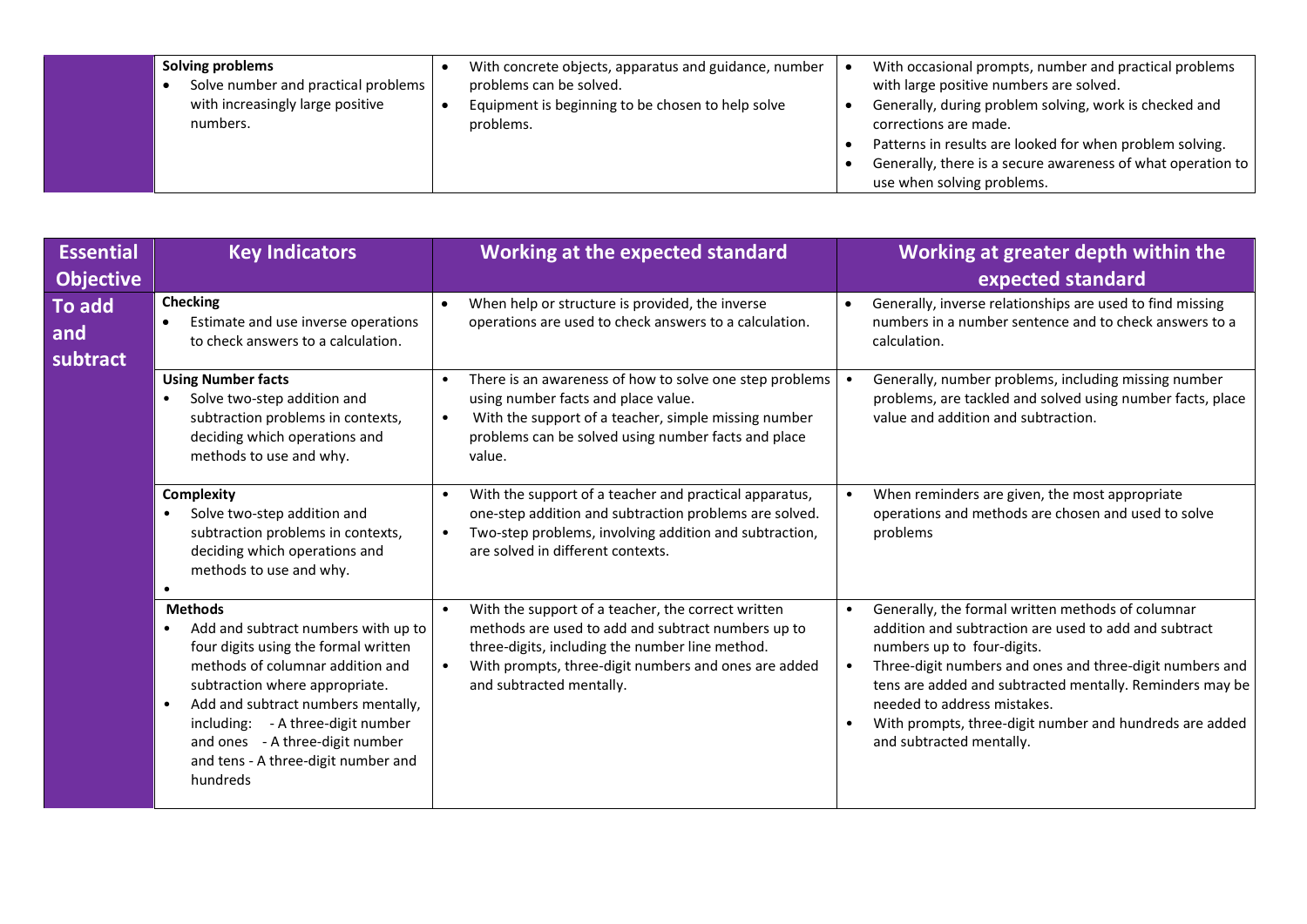| <b>Essential</b>             | <b>Key Indicators</b>                                                                                                                                                                                                                                                                                                                                                                          | <b>Working at the expected standard</b>                                                                                                                                                                                                                                                                                                                                                                                                                                                                                                                   | Working at greater depth within the                                                                                                                                                                                                                                                                                                                                                                                                                                                                                                                                                                                                                                                                                                                                                                                                                                                                   |
|------------------------------|------------------------------------------------------------------------------------------------------------------------------------------------------------------------------------------------------------------------------------------------------------------------------------------------------------------------------------------------------------------------------------------------|-----------------------------------------------------------------------------------------------------------------------------------------------------------------------------------------------------------------------------------------------------------------------------------------------------------------------------------------------------------------------------------------------------------------------------------------------------------------------------------------------------------------------------------------------------------|-------------------------------------------------------------------------------------------------------------------------------------------------------------------------------------------------------------------------------------------------------------------------------------------------------------------------------------------------------------------------------------------------------------------------------------------------------------------------------------------------------------------------------------------------------------------------------------------------------------------------------------------------------------------------------------------------------------------------------------------------------------------------------------------------------------------------------------------------------------------------------------------------------|
| <b>Objective</b>             |                                                                                                                                                                                                                                                                                                                                                                                                |                                                                                                                                                                                                                                                                                                                                                                                                                                                                                                                                                           | expected standard                                                                                                                                                                                                                                                                                                                                                                                                                                                                                                                                                                                                                                                                                                                                                                                                                                                                                     |
| To<br>multiply<br>and divide | <b>Methods</b><br>Multiply two-digit and three-digit<br>numbers by a one-digit number using<br>formal written layout.<br>$\bullet$<br>Use place value, and known and<br>derived facts to multiply and divide<br>mentally, including multiplying by 0<br>and 1, dividing by 1, multiplying<br>together three numbers.<br>Recognise and use factor pairs in<br>$\bullet$<br>mental calculations. | Using practical apparatus, two-digit numbers are<br>$\bullet$<br>multiplied by a one-digit number.<br>With the support of a teacher and the use of concrete<br>$\bullet$<br>objects, two-digit numbers can be multiplied and divided<br>by 2, 3, 4 and 5.<br>When reminders of strategies to support are given,<br>$\bullet$<br>simple multiplication and division facts can be solved<br>mentally, including multiplying and dividing by 1.<br>With the support of a teacher and pictorial<br>$\bullet$<br>representations, factor pairs are recognised. | Two-digit numbers can be multiplied and divided by a<br>$\bullet$<br>one-digit number, using formal written layout accurately.<br>With reminders, three-digit numbers can be multiplied and<br>$\bullet$<br>divided by a one-digit number, using formal written layout.<br>$\bullet$<br>Generally, place value and known multiplication and<br>division facts are used to divide and multiply mentally,<br>including multiplying by 0 and 1.<br>Two-digit numbers can be multiplied by 2, 3, 4 and 5<br>mentally.<br>Generally, three numbers can be multiplied together.<br>$\bullet$<br>Two-digit and three-digit numbers are multiplied by 0 and 1<br>and two-digit and threedigit numbers are divided by 1<br>mentally with reminders occasionally needed.<br>Generally, factor pairs in mental calculations are used and<br>$\bullet$<br>recognised, e.g. 1 x 48 = 48, 2 x 24 = 48, 3 x 16 = 48. |
|                              | <b>Checking</b><br>Recognise and use the inverse<br>relationship between multiplication<br>and division and use this to check<br>calculations and solve missing<br>number problems.                                                                                                                                                                                                            | There is an awareness of the inverse relationship<br>$\bullet$<br>between multiplication and division. With the support of<br>a teacher, this is used to solve problems and at times<br>check calculations.<br>With support, division facts can be found from a known<br>$\bullet$<br>multiplication fact.                                                                                                                                                                                                                                                | The inverse relationship between multiplication and<br>division is recognised.<br>With some support, the inverse relationship between<br>$\bullet$<br>multiplication and division is used to solve problems and<br>check calculations.<br>$\bullet$<br>Division facts can be found from a known multiplication<br>fact.                                                                                                                                                                                                                                                                                                                                                                                                                                                                                                                                                                               |
|                              | Complexity<br>Solve problems involving multiplying<br>and adding, including using the<br>distributive law to multiply two digit<br>numbers by one digit, integer scaling<br>problems and harder correspondence<br>problems (such as n objects are<br>connected to m objects).                                                                                                                  | Using pictorial representations, concrete objects and at<br>$\bullet$<br>times the support of a teacher, simple multiplication and<br>division problems are solved.                                                                                                                                                                                                                                                                                                                                                                                       | Generally there is an understanding of the distributive law:<br>multiplying a number by a group of numbers added<br>together is the same as doing each multiplication<br>separately, e.g. $3(2 + 4) = 32 + 34$ .<br>The distributive law and other multiplication and addition<br>methods are used to solve:<br>Problems involving multiplying two-digit<br>numbers by a one-digit number<br>Integer scaling problems<br>Correspondence problems                                                                                                                                                                                                                                                                                                                                                                                                                                                      |
|                              | Using multiplication and division facts<br>Recall multiplication and division<br>$\bullet$<br>facts for multiplication tables up to<br>12 12.                                                                                                                                                                                                                                                  | Generally, multiplication and division facts for<br>$\bullet$<br>multiplication tables 2, 5 and 10 are recalled.<br>With support, multiplication and division facts are<br>$\bullet$<br>recalled for 3 and 4 multiplication tables                                                                                                                                                                                                                                                                                                                        | Multiplication and division facts are recalled for 2, 3, 4, 5<br>$\bullet$<br>and 10 multiplication tables at speed.<br>Generally and with a few reminders or corrections,<br>$\bullet$<br>multiplication and division facts for multiplication tables up<br>to 12 12 can be recalled.                                                                                                                                                                                                                                                                                                                                                                                                                                                                                                                                                                                                                |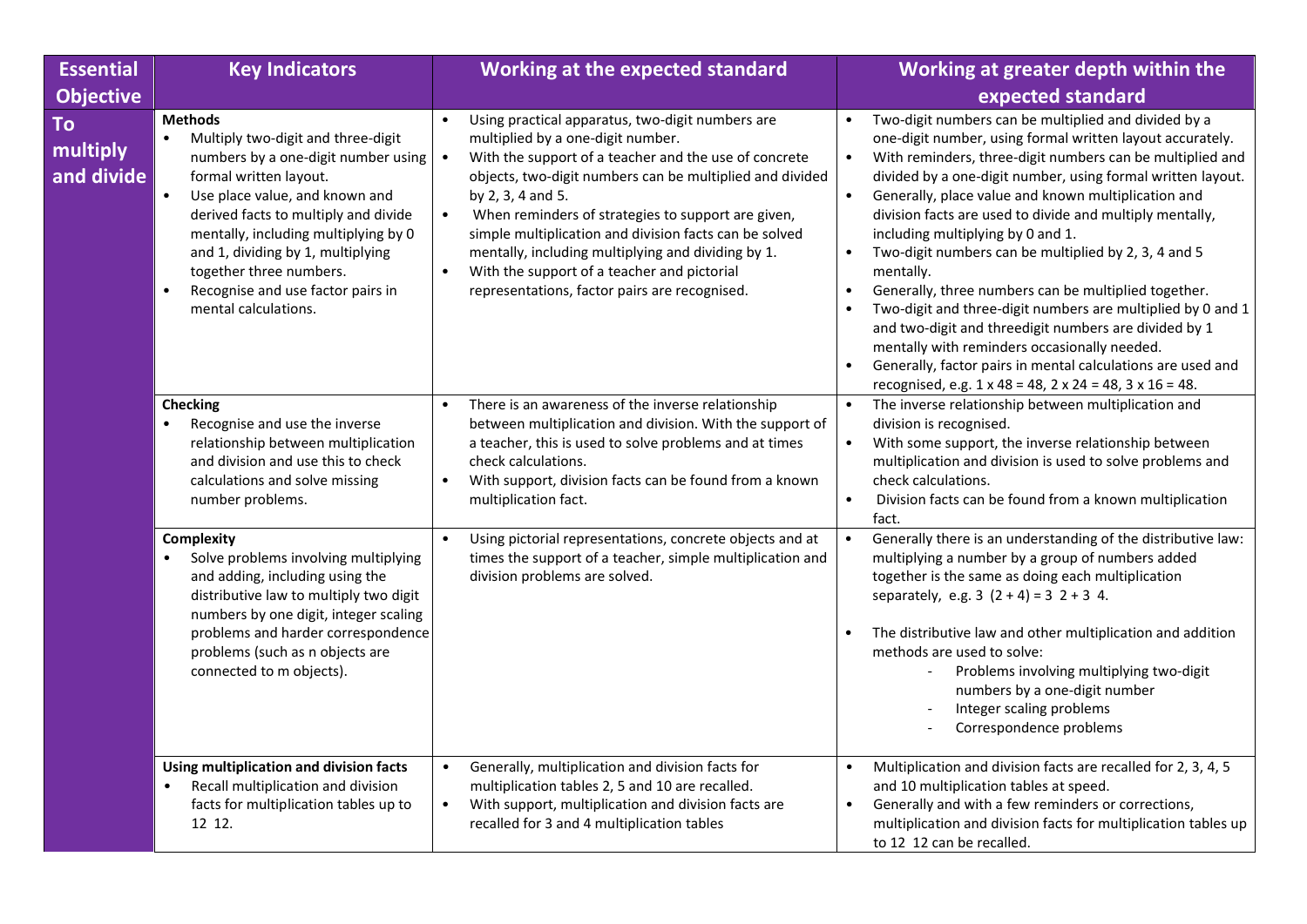| <b>Essential</b>    | <b>Key Indicators</b>                                                                                                                                                                                                                                                                                                                                                                                                                                                                                                                                                                                                                                                                                                                                                                                                                             | <b>Working at the expected standard</b>                                                                                                                                                                                                                                                                                                                                                                                                                                                                                                                                                                                                                                                                         | Working at greater depth within the                                                                                                                                                                                                                                                                                                                                                                                                                                                                                                                                                                                                                                               |
|---------------------|---------------------------------------------------------------------------------------------------------------------------------------------------------------------------------------------------------------------------------------------------------------------------------------------------------------------------------------------------------------------------------------------------------------------------------------------------------------------------------------------------------------------------------------------------------------------------------------------------------------------------------------------------------------------------------------------------------------------------------------------------------------------------------------------------------------------------------------------------|-----------------------------------------------------------------------------------------------------------------------------------------------------------------------------------------------------------------------------------------------------------------------------------------------------------------------------------------------------------------------------------------------------------------------------------------------------------------------------------------------------------------------------------------------------------------------------------------------------------------------------------------------------------------------------------------------------------------|-----------------------------------------------------------------------------------------------------------------------------------------------------------------------------------------------------------------------------------------------------------------------------------------------------------------------------------------------------------------------------------------------------------------------------------------------------------------------------------------------------------------------------------------------------------------------------------------------------------------------------------------------------------------------------------|
| <b>Objective</b>    |                                                                                                                                                                                                                                                                                                                                                                                                                                                                                                                                                                                                                                                                                                                                                                                                                                                   |                                                                                                                                                                                                                                                                                                                                                                                                                                                                                                                                                                                                                                                                                                                 | expected standard                                                                                                                                                                                                                                                                                                                                                                                                                                                                                                                                                                                                                                                                 |
| To use<br>fractions | <b>Solving problems</b><br>Add and subtract fractions with the<br>same denominator within one whole.<br>Solve problems involving increasingly<br>$\bullet$<br>harder fractions.<br>Add and subtract fractions with the<br>$\bullet$<br>same denominator.<br>ind the effect of dividing a one- or<br>$\bullet$<br>two-digit number by 10 and 100,<br>identifying the value of the digits in<br>the answer as ones, tenths and<br>hundredths.<br>Solve simple measure and money<br>$\bullet$<br>problems involving fractions and<br>decimals to two decimal places.                                                                                                                                                                                                                                                                                 | With concrete objects and pictorial representations,<br>fractions with the same denominator within one whole<br>are added and subtracted, e.g. $2/7 + 3/7 = 5/7$ .<br>With the support of a teacher, there is understanding of<br>$\bullet$<br>representing 1/2 and 1/4 as a fraction, decimal and<br>percentage.<br>With the support of a teacher and practical apparatus,<br>the effect of dividing a one- or two-digit number by 10 is<br>found and the value of the digits in the answer are<br>identified as ones, tenths and hundredths.<br>When models are provided, such as concrete objects and<br>$\bullet$<br>pictorial images, simple measure and money problems<br>involving fractions are solved. | Fractions with the same denominator within one whole are<br>added and subtracted.<br>Generally, fractions with the same denominator are added<br>and subtracted correctly, e.g. $1 - 3/4 = 1/2$<br>With reminders, problems involving fractions are solved.<br>$\bullet$<br>With prompts, the effect of dividing a one- or two-digit<br>number by 10 and 100 is found and the value of the digits<br>in the answer are identified as ones, tenths and<br>hundredths, e.g. $136 \div 100 = 1.36$ and the value of the<br>number 3 in the answer is 3 tenths.<br>Generally, simple measure and money problems involving<br>fractions and decimals to two decimal places are solved. |
|                     | <b>Recognising fractions</b><br>Recognise, find and write fractions of<br>a discrete set of objects: unit<br>fractions and non-unit fractions with<br>small denominators.<br>Recognise and use fractions as<br>$\bullet$<br>numbers: unit fractions and non-unit<br>fractions with small denominators.<br>Round decimals with one decimal<br>$\bullet$<br>place to the nearest whole number.<br>Compare numbers with the same<br>$\bullet$<br>number of decimal places up to two<br>decimal places.<br>Count up and down in tenths;<br>$\bullet$<br>recognise that tenths arise from<br>dividing an object into 10 equal parts<br>and from dividing one-digit numbers<br>or quantities by 10.<br>Count up and down in hundredths;<br>$\bullet$<br>recognise that hundredths arise from<br>dividing an object by 100 and dividing<br>tenths by 10. | With concrete objects and pictorial images, decimals are<br>$\bullet$<br>rounded to the nearest whole number.<br>With the support of a teacher, unit fractions and fractions<br>$\bullet$<br>with the same denominators are ordered.<br>With pictorial representations to reinforce, there is an<br>emerging understanding that tenths arise from dividing<br>an object into 10 equal parts and from dividing one-digit<br>numbers or quantities by 10.                                                                                                                                                                                                                                                         | Fractions as numbers and fractions of a discrete set of<br>$\bullet$<br>objects are generally recognised and used.<br>Decimals with one decimal place are rounded to the<br>nearest whole number.<br>Generally, counting up and down in tenths and hundredths<br>is correct. It is generally recognised that tenths or<br>hundredths arise from dividing an object into 10 or 100<br>equal parts and from dividing one-digit numbers or<br>quantities by 10 or 100.<br>Unit fractions and fractions with the same denominators<br>are ordered                                                                                                                                     |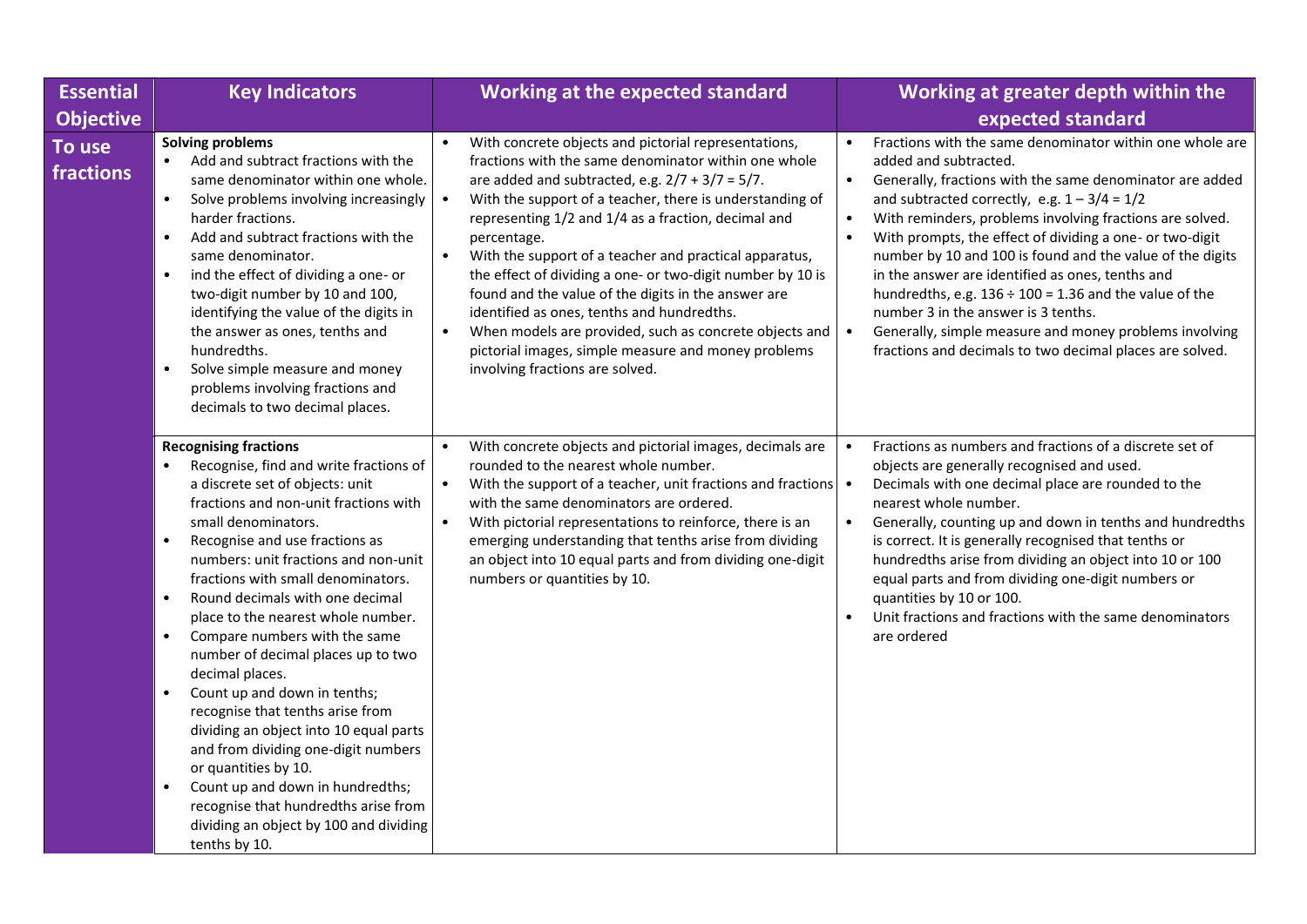|                                                    | Compare and order unit fractions and<br>fractions with the same<br>denominators.                                                                                                                                                                                                                                                                                                                                                                                                                                                                                                                                                                                                                                |                                                                                                                                                                                                                                                                                                                                                                                                                                                                                                                                                                                                                                                                                                                                                                                                                                                                                                                                                                                                                                                                                           |                                                                                                                                                                                                                                                                                                                                                                                                                                                                                                                                                                                                                                                                                                                                                                                                                                                                                                                                                                                                                                                            |
|----------------------------------------------------|-----------------------------------------------------------------------------------------------------------------------------------------------------------------------------------------------------------------------------------------------------------------------------------------------------------------------------------------------------------------------------------------------------------------------------------------------------------------------------------------------------------------------------------------------------------------------------------------------------------------------------------------------------------------------------------------------------------------|-------------------------------------------------------------------------------------------------------------------------------------------------------------------------------------------------------------------------------------------------------------------------------------------------------------------------------------------------------------------------------------------------------------------------------------------------------------------------------------------------------------------------------------------------------------------------------------------------------------------------------------------------------------------------------------------------------------------------------------------------------------------------------------------------------------------------------------------------------------------------------------------------------------------------------------------------------------------------------------------------------------------------------------------------------------------------------------------|------------------------------------------------------------------------------------------------------------------------------------------------------------------------------------------------------------------------------------------------------------------------------------------------------------------------------------------------------------------------------------------------------------------------------------------------------------------------------------------------------------------------------------------------------------------------------------------------------------------------------------------------------------------------------------------------------------------------------------------------------------------------------------------------------------------------------------------------------------------------------------------------------------------------------------------------------------------------------------------------------------------------------------------------------------|
|                                                    | Equivalence<br>Recognise and show, using diagrams,<br>$\bullet$<br>families of common equivalent<br>fractions.<br>$\bullet$<br>Recognise and write decimal<br>equivalents of any number of tenths<br>or hundredths.<br>Recognise and write decimal<br>$\bullet$<br>equivalents to 1/4, 1/2, 3/4.<br>With the support of a teacher and by<br>$\bullet$<br>using diagrams, families of common<br>equivalent fractions are recognised.                                                                                                                                                                                                                                                                             | With the support of a teacher, a fraction that is<br>$\bullet$<br>equivalent to 1/2 is recognised.<br>With the support of a teacher, a fraction that is<br>$\bullet$<br>equivalent to 1/2 is shown using diagrams.<br>With support and the use of pictorial representations,<br>$\bullet$<br>decimal equivalents of 1/2 are recognised.<br>There is an emerging understanding of the decimal<br>$\bullet$<br>equivalent to 1/4.                                                                                                                                                                                                                                                                                                                                                                                                                                                                                                                                                                                                                                                           | Families of common equivalent fractions, e.g. 1/2 is<br>$\bullet$<br>equivalent to 2/4, 3/6, 4/8, etc., are recognised and shown.<br>Decimal equivalents of any number of tenths is recognised<br>and written.<br>Generally, decimal equivalents of any number of<br>$\bullet$<br>hundredths is recognised and written.<br>Generally, decimal equivalents to 1/4, 1/2 and 3/4 are<br>$\bullet$<br>recognised and written correctly.                                                                                                                                                                                                                                                                                                                                                                                                                                                                                                                                                                                                                        |
| <b>Essential</b>                                   | <b>Key Indicators</b>                                                                                                                                                                                                                                                                                                                                                                                                                                                                                                                                                                                                                                                                                           | <b>Working at the expected standard</b><br>$\bullet$                                                                                                                                                                                                                                                                                                                                                                                                                                                                                                                                                                                                                                                                                                                                                                                                                                                                                                                                                                                                                                      | Working at greater depth within the                                                                                                                                                                                                                                                                                                                                                                                                                                                                                                                                                                                                                                                                                                                                                                                                                                                                                                                                                                                                                        |
| <b>Objective</b>                                   |                                                                                                                                                                                                                                                                                                                                                                                                                                                                                                                                                                                                                                                                                                                 |                                                                                                                                                                                                                                                                                                                                                                                                                                                                                                                                                                                                                                                                                                                                                                                                                                                                                                                                                                                                                                                                                           | expected standard                                                                                                                                                                                                                                                                                                                                                                                                                                                                                                                                                                                                                                                                                                                                                                                                                                                                                                                                                                                                                                          |
| To<br>understand<br>the<br>properties<br>of shapes | Draw 2-D shapes and make 3-D<br>shapes using modelling materials;<br>recognise 3-D shapes in different<br>orientations and describe them.<br>Recognise angles as a property of<br>shape or a description of a turn.<br>Identify right angles; recognise that<br>two right angles make a half turn,<br>three make three quarters of a turn<br>and four make a complete turn;<br>identify whether angles are greater<br>than or less than a right angle.<br>Identify horizontal and vertical lines<br>$\bullet$<br>and pairs of perpendicular and<br>parallel lines.<br>Compare and classify geometric<br>$\bullet$<br>shapes, including quadrilaterals and<br>triangles, based on their properties<br>and sizes. | With guidance, 2-D shapes can be drawn and 3-D shapes<br>$\bullet$<br>made using modelling materials. Basic properties, e.g.<br>number of sides, lines of symmetry, etc., are described.<br>With support, right angles can be identified and angles<br>$\bullet$<br>which are greater than or less than a right angle are<br>identified. The terminology acute and obtuse is<br>beginning to be used.<br>Horizontal and vertical lines are identified correctly.<br>$\bullet$<br>When prompts are given, geometric shapes, including<br>$\bullet$<br>triangles and quadrilaterals, are classified. Different<br>types of triangles, such as equilateral, scalene, isosceles<br>and right-angled, may not be classified.<br>With the support of a teacher and when using a vertical<br>$\bullet$<br>line of symmetry, simple symmetric figures are<br>completed.<br>Lines of symmetry in simple 2-D shapes, such as squares,<br>$\bullet$<br>rectangles and equilateral triangles, are identified with<br>support.<br>With the support of a teacher, the net for a cube can be<br>created. | Generally, 2-D shapes can be drawn and 3-D shapes made<br>$\bullet$<br>using modelling materials. 3-D shapes in different<br>orientations are recognised.<br>Angles, as a property of shape, are recognised.<br>Generally, right angles, obtuse angles and acute angles are<br>$\bullet$<br>identified, compared and ordered correctly and the correct<br>terminology is used.<br>Angles as a measure of a turn are recognised, i.e. two right<br>angles make a half turn, three make three quarters of a<br>turn and four make a complete turn.<br>Right-angled or equilateral triangles are recognised. When<br>reminders are given, isosceles and scalene triangles are<br>identified.<br>Horizontal and vertical lines are identified independently<br>$\bullet$<br>and pairs of perpendicular and parallel lines are generally<br>identified correctly<br>Geometric shapes, including triangles and quadrilaterals,<br>are generally classified.<br>Generally, lines of symmetry in 2-D shapes presented in<br>different orientations are identified. |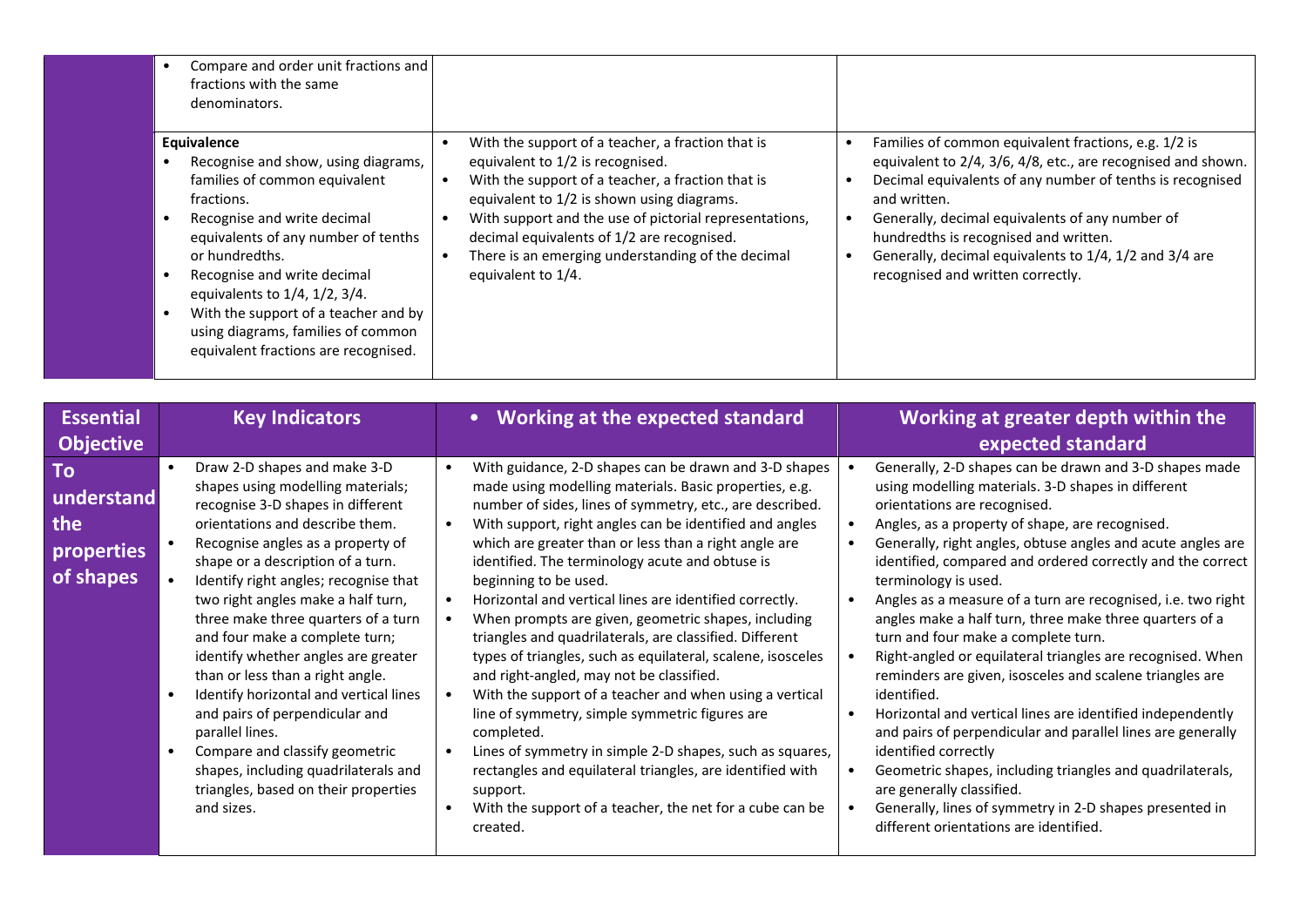| Identify acute and obtuse angles and<br>compare and order angles up to two<br>right angles by size.                                                                          |  | With help, there is classification of triangles into<br>equilateral, scalene, isosceles and right-angled triangles,<br>using the properties of shape.                                                                             |
|------------------------------------------------------------------------------------------------------------------------------------------------------------------------------|--|-----------------------------------------------------------------------------------------------------------------------------------------------------------------------------------------------------------------------------------|
| Identify lines of symmetry in 2-D<br>shapes presented in different<br>orientations.<br>Complete a simple symmetric figure<br>with respect to a specific line of<br>symmetry. |  | With prompts and when using a vertical or horizontal line<br>of symmetry, simple symmetric figures are completed.<br>Nets of 3-D shapes have started to be recognised and some<br>nets for more common 3-D shapes can be created. |

| <b>Essential</b>                                         | <b>Key Indicators</b>                                                                                                                                                                                                                                                                                                                                                                                 | Working at the expected standard                                                                                                                                                                                                                                                                                                                                                                                                                                                                                  | Working at greater depth within the                                                                                                                                                                                                                                                                                                                                                                                                                                                                                                                                                                                     |
|----------------------------------------------------------|-------------------------------------------------------------------------------------------------------------------------------------------------------------------------------------------------------------------------------------------------------------------------------------------------------------------------------------------------------------------------------------------------------|-------------------------------------------------------------------------------------------------------------------------------------------------------------------------------------------------------------------------------------------------------------------------------------------------------------------------------------------------------------------------------------------------------------------------------------------------------------------------------------------------------------------|-------------------------------------------------------------------------------------------------------------------------------------------------------------------------------------------------------------------------------------------------------------------------------------------------------------------------------------------------------------------------------------------------------------------------------------------------------------------------------------------------------------------------------------------------------------------------------------------------------------------------|
| <b>Objective</b>                                         |                                                                                                                                                                                                                                                                                                                                                                                                       |                                                                                                                                                                                                                                                                                                                                                                                                                                                                                                                   | expected standard                                                                                                                                                                                                                                                                                                                                                                                                                                                                                                                                                                                                       |
| To describe<br>position,<br>direction<br>and<br>movement | Recognise angles as a property of<br>shape and as an amount of rotation.<br>Identify angles that are greater than<br>a right angle.<br>Describe positions on a 2-D grid as<br>coordinates in the first quadrant.<br>Describe movements between<br>positions as translations of a given<br>unit to the left/right and up/down.<br>Plot specified points and draw sides<br>to complete a given polygon. | With the support of a teacher, angles are recognised as a<br>property of shape and angles that are greater than a<br>right angle are identified.<br>The x and y axis are identified on a coordinate grid.<br>When help or structure is provided, positions on a 2-D<br>grid, as coordinates in the first quadrant, e.g. (2,2), are<br>described.<br>There is an awareness of the following terminology for<br>position, direction and movement: left / right, clockwise<br>anticlockwise, 90° to give directions. | Angles are recognised as a property of shape and as an<br>amount of rotation and angles that are greater than a right<br>angle are identified and called obtuse angles.<br>Positions on a 2-D grid, as coordinates in the first quadrant,<br>e.g. (2,2), are described and plotted.<br>When guidance is provided, specified points are plotted on<br>a coordinate grid and sides are drawn to complete a given<br>polygon, e.g. a hexagon.<br>The following directional terminology: left / right,<br>clockwise / anticlockwise, 90°, is understood and used<br>correctly to describe position, direction and movement. |

| <b>Essential</b><br><b>Objective</b> | <b>Key Indicators</b>                                                                                                                                                                                                                                                                                                | Working at the expected standard                                                                                                                                                                                                                                                                                                                                       | Working at greater depth within the<br>expected standard                                                                                                                                                                                                                                                                                                                                                                     |
|--------------------------------------|----------------------------------------------------------------------------------------------------------------------------------------------------------------------------------------------------------------------------------------------------------------------------------------------------------------------|------------------------------------------------------------------------------------------------------------------------------------------------------------------------------------------------------------------------------------------------------------------------------------------------------------------------------------------------------------------------|------------------------------------------------------------------------------------------------------------------------------------------------------------------------------------------------------------------------------------------------------------------------------------------------------------------------------------------------------------------------------------------------------------------------------|
| To use<br>measures                   | Measure, compare, add and subtract:<br>lengths/heights (m/cm/mm);<br>mass/weight (kg/g); volume/capacity $ $<br>$(I/ml)$ .<br>Measure the perimeter of simple 2-D<br>shapes.<br>Add and subtract amounts of money<br>to give change (£ and p).<br>Tell and write the time from an<br>analogue clock, including using | The terms area and perimeter are beginning to be<br>understood.<br>By counting squares inside a shape, the area of<br>rectilinear shapes can be found.<br>With support, the perimeter of simple 2-D shapes is<br>measured in cm and m.<br>With the support of a teacher, the time can be<br>understood from an analogue clock, including when<br>using Roman numerals. | Generally, the terminology of area and perimeter is secure<br>and used correctly.<br>The perimeter of a rectilinear figure (including squares) in<br>centimetres and metres is measured and calculated.<br>The area of rectilinear shapes is found by counting squares.<br>With reminders, times are read, written and converted<br>between analogue and digital 12- and 24hour clocks, (e.g.<br>$3:00$ o'clock - 15:00hrs). |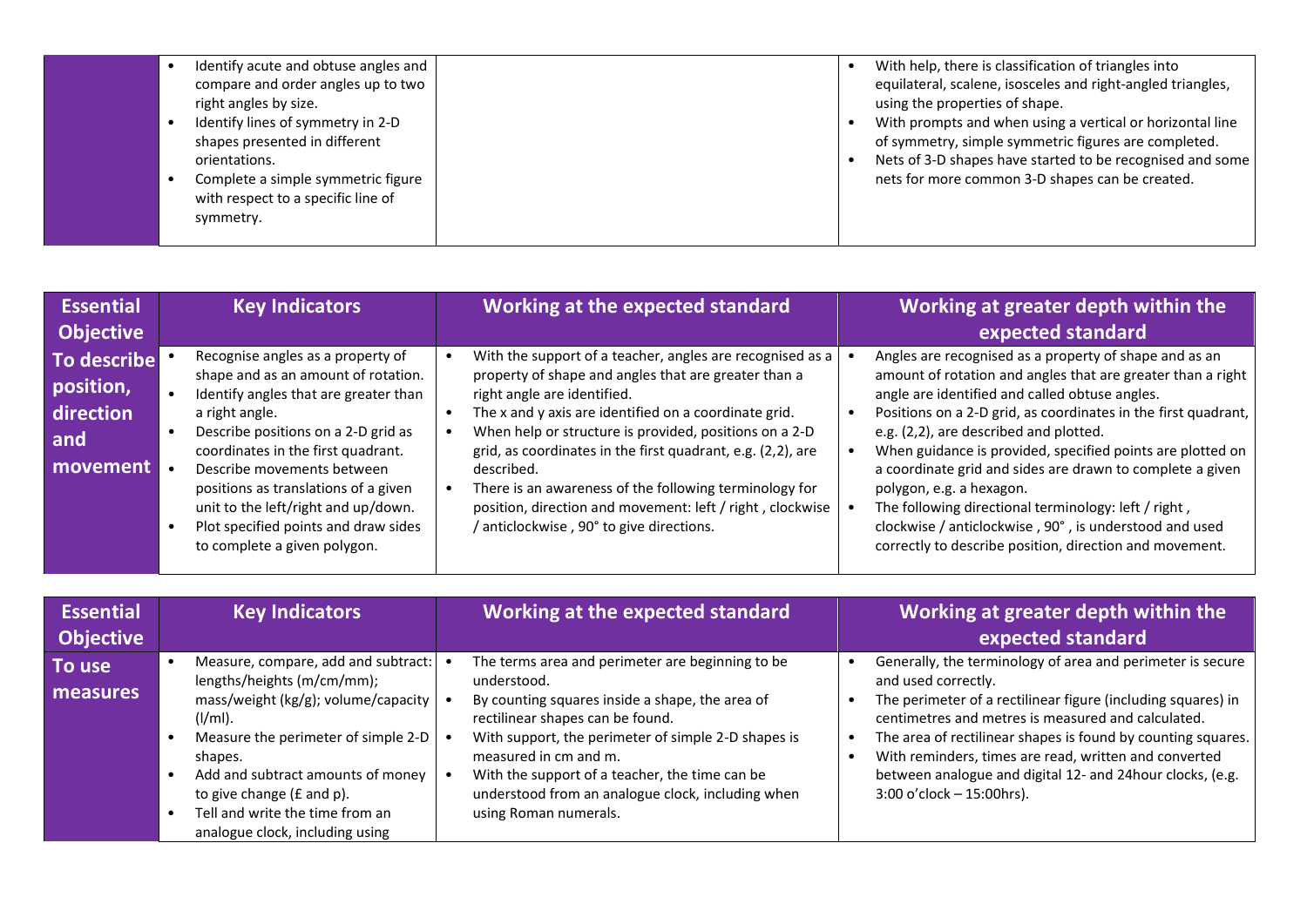|           | Roman numerals from I to XII, and      |           | With the support of a teacher, a 12-hour clock can be     |           | Time is read to the nearest minute, time is compared and |
|-----------|----------------------------------------|-----------|-----------------------------------------------------------|-----------|----------------------------------------------------------|
|           | 12-hour and 24-hour clocks.            |           | read and time duration within the hour calculated.        |           | recorded, and the correct vocabulary is used: hours,     |
|           | Estimate and read time with            | $\bullet$ | With the support of a teacher and with practical          |           | minutes, seconds, etc.                                   |
|           | increasing accuracy to the nearest     |           | apparatus, amounts of money can be added and              |           | Generally, amounts of money can be added and subtracted  |
|           | minute; record and compare time in     |           | subtracted to give change within one pound.               |           | to give change.                                          |
|           | terms of seconds, minutes and hours;   |           | The number of seconds in a minute and the number of       | $\bullet$ | The number of seconds in a minute and the number of      |
|           | use appropriate vocabulary.            |           | days in a year is remembered.                             |           | days in each month, year and leap year are remembered,   |
|           | Know the number of seconds in a        | $\bullet$ | Lengths can be measured to the nearest cm and cm and      |           | with prompts when necessary.                             |
|           | minute and the number of days in       |           | simple scales that increase in steps of 2, 5 or 10 can be | $\bullet$ | With some guidance, problems involving converting from   |
|           | each month, year and leap year.        |           | read with support.                                        |           | hours to minutes, minutes to seconds, years to months,   |
|           | Compare durations of events.           | $\bullet$ | With concrete objects and the support of a teacher,       |           | weeks to days are solved.                                |
|           | Convert between different units of     |           | there are simple conversions between different units of   | $\bullet$ | Lengths can be measured to the nearest cm and simple     |
|           | measure. (e.g. kilometre to metre,     |           | measure, e.g. hours to minutes and cm to metres           |           | scales that increase in steps of 2, 5 or 10 can be read. |
|           | hour to minute).                       |           |                                                           | $\bullet$ | Different units of measure are converted confidently.    |
|           | Measure and calculate the perimeter    |           |                                                           |           | Generally, lengths (m/cm/mm), mass (kg/g) and            |
|           | of a rectilinear figure (including     |           |                                                           |           | volume/capacity (I/mI) are measured, compared, added     |
|           | squares) in centimetres and metres.    |           |                                                           |           | and subtracted.                                          |
| $\bullet$ | Find the area of rectilinear shapes by |           |                                                           |           |                                                          |
|           | counting squares.                      |           |                                                           |           |                                                          |
| $\bullet$ | Estimate, compare and calculate        |           |                                                           |           |                                                          |
|           | different measures, including money    |           |                                                           |           |                                                          |
|           | in pounds and pence.                   |           |                                                           |           |                                                          |
| $\bullet$ | Read, write and convert time           |           |                                                           |           |                                                          |
|           | between analogue and digital 12- and   |           |                                                           |           |                                                          |
|           | 24-hour clocks.                        |           |                                                           |           |                                                          |
|           | Solve problems involving converting    |           |                                                           |           |                                                          |
|           | from hours to minutes, minutes to      |           |                                                           |           |                                                          |
|           |                                        |           |                                                           |           |                                                          |
|           | seconds, years to months, weeks to     |           |                                                           |           |                                                          |
|           | days.                                  |           |                                                           |           |                                                          |